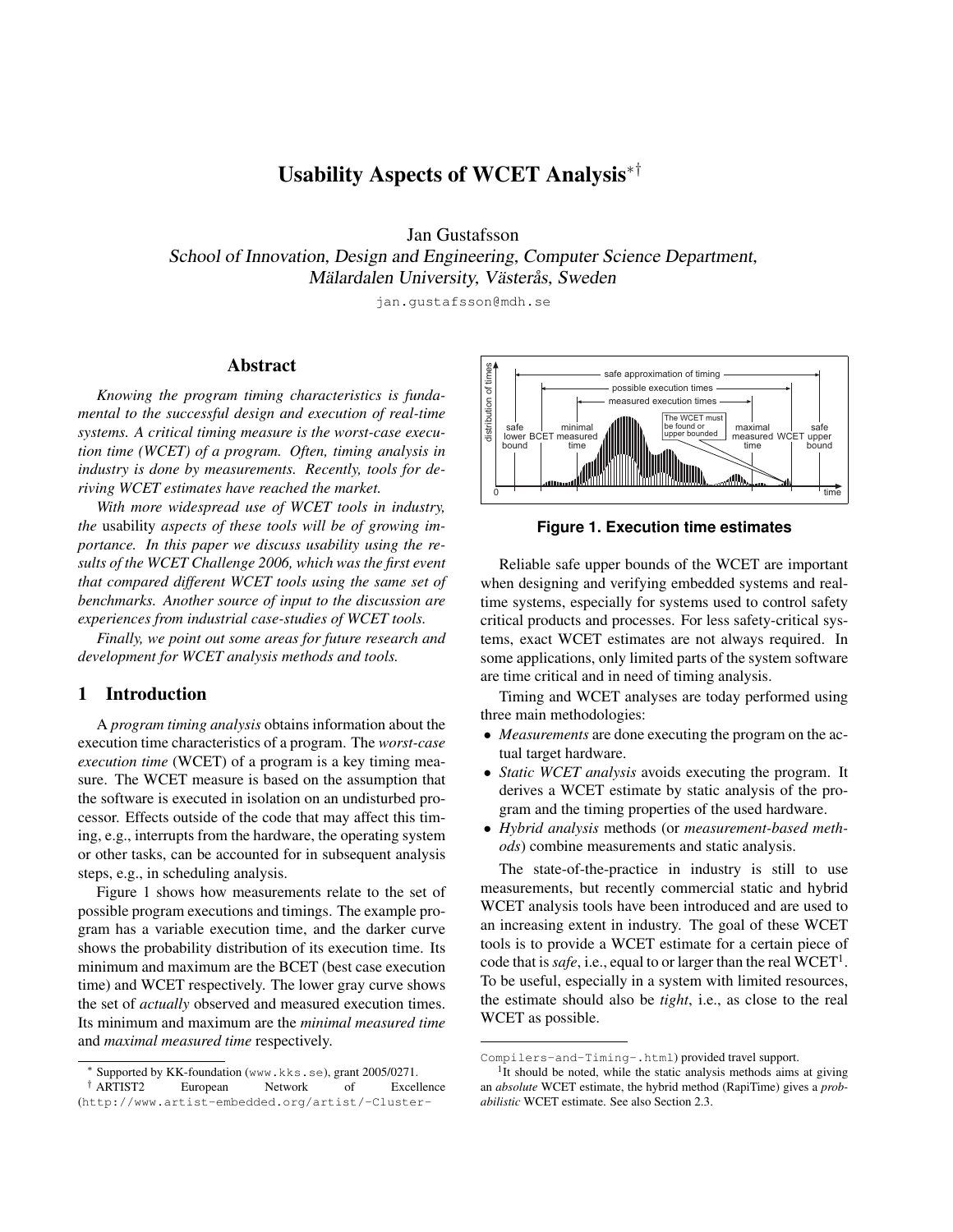As the rest of this paper will point out, there are a number of other aspects that concern the practical use of WCET tools. There is often a lot of work to do before a useful result is found. Therefore, the usability aspect of these tools is an important issue.

The main contributions of this paper are:

- We present a number of important usability aspects of WCET methods and tools.
- We discuss how these aspects are handled in some of the current methods and tools.

The rest of this paper is organized as follows: Section 2 gives a short overview of timing analysis methods. Section 3 describes the sources of information for this paper. Section 4 presents usability aspects of WCET tools, and Section 5 gives some conclusions and ideas for future work.

## 2 Overview of WCET Analysis

For a more detailed overview of the different methodologies and references to relevant papers, see, e.g., [6, 28].

#### 2.1 Measurements.

The program is executed on the target hardware with worst-case input (if it is known), and the execution time is measured. If the worst-case input is not known, the program is executed many times with different inputs, the execution time is measured for each test run, and finally, the longest time is selected. Measurements on the actual hardware avoids the need to construct a hardware model.

Measurement-based methods can be divided into *software-based* and *hardware-based* methods.

Software-based methods can use timing functions provided by operating systems or programs provided by tool vendors designed specifically for execution time measurement. These methods often introduce a probe effect, i.e., the measurements themselves add to the execution time of the analysed program. This problem can be alleviated by simply letting the added measurement code (and thus the extra execution time) remain in the final program.

An alternative is to use hardware measurement tools with no or a very small probe effect, e.g., oscilloscopes, logic analyzers, and in-circuit emulators. The Nexus interface is sometimes used for timing measurements.

It should be noted that each measurement runs through only *one* path of the program. For programs with a single path, or a few paths, measurements might be feasible. However, for most programs, the possible execution paths are too many to do exhaustive testing, and the worst-case input is not known. This means that the measured times often underestimate the WCET.

In general, measurements are suitable for less timecritical software, where an approximate WCET estimate may be sufficient. If measurements are used for timecritical software, where a safe WCET must be known, extreme caution must be taken to avoid the problem of underestimation mentioned above.

An alternative to do measurements on the actual hardware is to use cycle-accurate simulators. However, these are scarce, and they also introduce the question of correctness of the results.

#### 2.2 Static WCET analysis.

An alternative technique to determine WCET estimates is by *static WCET analysis*. Instead of running the program, it derives a WCET estimate by statically analysing the timing properties of the program. Given that inputs and analyses are correct, such a tool will derive a *safe* estimate, i.e., that is larger than or equal to the WCET.

Static WCET analysis is usually divided into three phases: a *flow analysis* where information about the possible program execution paths is derived, a *low-level analysis* where the execution time for atomic parts of the code (e.g., instructions, basic blocks or larger code sections) is decided from a model of the target architecture, and a final *calculation* phase where the derived flow and timing information are combined into a resulting WCET estimate.

*Loop bounds* must be known in order to derive finite WCET estimates. These bounds can either be given as manual annotations, or be calculated automatically. Much of flow analysis research has studied automatic loop bound calculation. Some flow analysis research has aimed to identify *infeasible paths*, i.e., paths which are executable according to the control-flow graph structure, but not feasible when considering the semantics of the program and possible input data values. Such information can yield a tighter WCET estimate.

The main issue for low-level analysis is the complex behaviour of modern hardware, with features like pipelines, caches, branch prediction, and out-of-order execution. The timing behavior of multi-core processors will be the next big issue for research. Models or simulators of the hardware are used in the low-level analysis. This eliminates the need of having the actual hardware available, but a (safe) timing model of the hardware must be developed, something which can be very complicated. Some research projects study how to simplify the process of hardware timing model development.

Due to the complexity of today's software and hardware, both flow- and low-level analysis may yield overapproximations, e.g., reporting too many paths as feasible or too large timings to instructions. Thus, the calculation may give a pessimistic WCET value.

Today, two static WCET tools are commercially available: aiT [1] and Bound-T [26]. Several research prototypes have been developed, including Chronos [4], the Florida State University tool [11], Heptane [12], OTAWA [17], SWEET [10], and TimeBounder [3].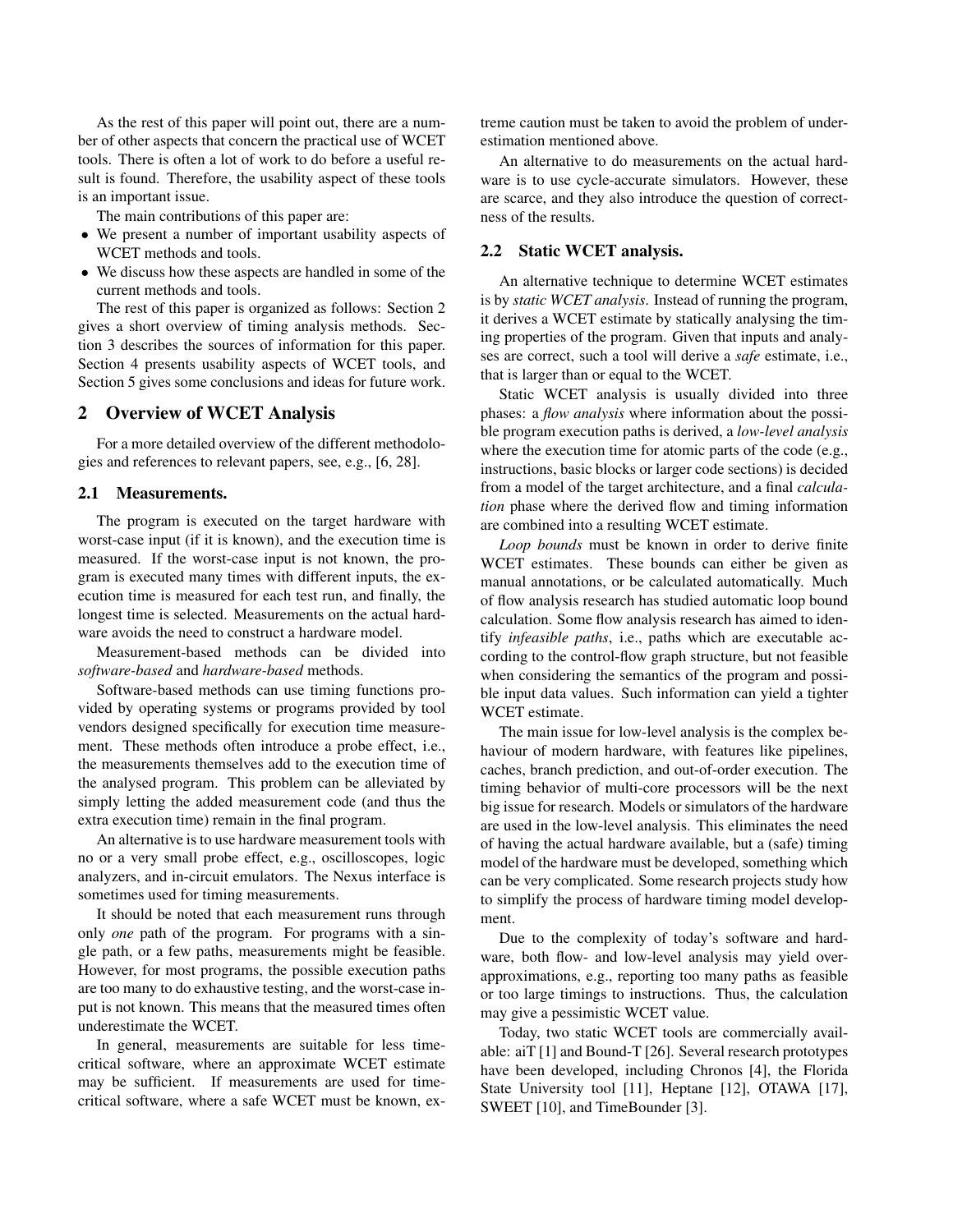#### 2.3 Hybrid WCET analysis.

Hybrid analysis methods combine measurements and static analysis. The tools use measurements to extract timing for smaller program parts, and static analysis to deduce the final WCET estimate from the program part timings. Examples of hybrid tools are RapiTime [20], SymTA/P [23] and MTime [27].

There is a possibility that the hybrid methods underestimate the WCET, since the WCET estimate is based on measurements, and measurements may exclude the worst case path. The selection of test cases to reach the best path coverage is therefore crucial when using hybrid methods. An advantage of the hybrid approach may be that selection of test cases and control of coverage are well-known techniques in software engineering.

Actually, hybrid methods may also overestimate the WCET, since measurements from mutually exclusive parts of the program may be combined in the final WCET.

RapiTime is able to either analyse source code, adding instrumentation points on the source code level, or, otherwise use binary readers and instrument the generated code. In RapiTime, measurements are combined into *execution profiles*, from which the probability of an execution to exceed a certain time budget can be found.

The hybrid approach seems to be suitable for systems where an absolutely safe WCET is not strictly necessary, or for complex processors where a processor model is not available and may be vary hard to develop.

#### 3 Sources of Information

The main inputs to this paper will be presented in more detail in this section.

WCET Challenge 2006. The WCET Challenge 2006 [8, 24] was the first event that compared different WCET tools using the same set of benchmarks. The WCET Tool Challenge used programs from the Mälardalen WCET benchmark suite [21] and the PapaBench benchmark [18].

The purpose of the WCET Tool Challenge was to be able to study, compare and discuss the properties of different WCET tools and approaches, to define common metrics, and to enhance the existing benchmarks. The WCET Tool Challenge was designed to find a good balance between openness for a wide range of analysis approaches, and specific participation guidelines to provide a level playing field. The WCET Tool Challenge concentrated on the following three aspects of WCET analysis: *flow analysis*, *user interaction*, and *performance*.

Five WCET tools entered the Challenge. Of these, two were commercial (aiT [1] and Bound-T [26]) and three were research prototypes (Chronos  $[4]$ , MTime<sup>2</sup>  $[27]$  and

SWEET [10]). There is a short description of each of these tools in [8].

The main conclusions from the Challenge was:

- The tests were a real challenge to the participating WCET tools. We had a success range from 76% to 100% in terms of how many of the benchmark programs that were analyzable by a certain tool<sup>3</sup>.
- The main result of the Challenge was not a measure of the tightness of the WCET results. The results rather focused on the usability aspects - the trouble connected with providing inputs and running the tools.
- The tests clearly pointed out problems existing in the tools, in the benchmarks and the used compilers.
- Several bugs in both the tools and the benchmarks were corrected during the Challenge.
- Full automation was not reached; the best result were 88% of the benchmarks (the automation rate calculated as the ratio of the number of automatically analyzed programs to the number of all analyzable ones).
- Most of the tools found more than half of the loop bounds automatically. Two tools found infeasible paths automatically.
- Actual WCET estimates could not be compared since the tools supported different processors and compilers.
- The quality of WCET estimates was hard to judge for all tools but aiT, since aiT was the only tool to provide worst case measurements for some of the benchmarks. Chronos provided simulated values that indicated the possible size of overestimation.

WCET Tool Case Studies. Experience reports from the use of WCET tools in industry are rather scarce. There are some reports on the use of commercial WCET tools for analyzing codes for space applications [13, 14, 22], in avionics software [7, 25], and in automotive software [16].

The WCET group at Mälardalen University have performed a number of case studies [9]. These studies include WCET analysis of the OSE operating system, code controlling welding equipment, communication software in cars, and transmission code.

The case studies referenced above mainly describe work with static WCET tools. One interesting exception is the pair of Master's theses [5, 29]. In these, the same code was analysed using both measurements (with different methods) and static analysis tool (aiT), and results were compared.

To the author's knowledge, there is yet no experience report written for hybrid tools. Also, no hybrid tool entered the WCET Challenge 2006. Therefore, this paper will not cover experiences of such tools.

The results and experiences from the sources above are used in the discussion in the rest of the paper. For simplicity, there will be no references to individual sources in the text.

<sup>3</sup>MTime excluded.

<sup>&</sup>lt;sup>2</sup>Since the MTime tool did not support function calls, and all benchmarks contain such calls, no results from MTime were available this time.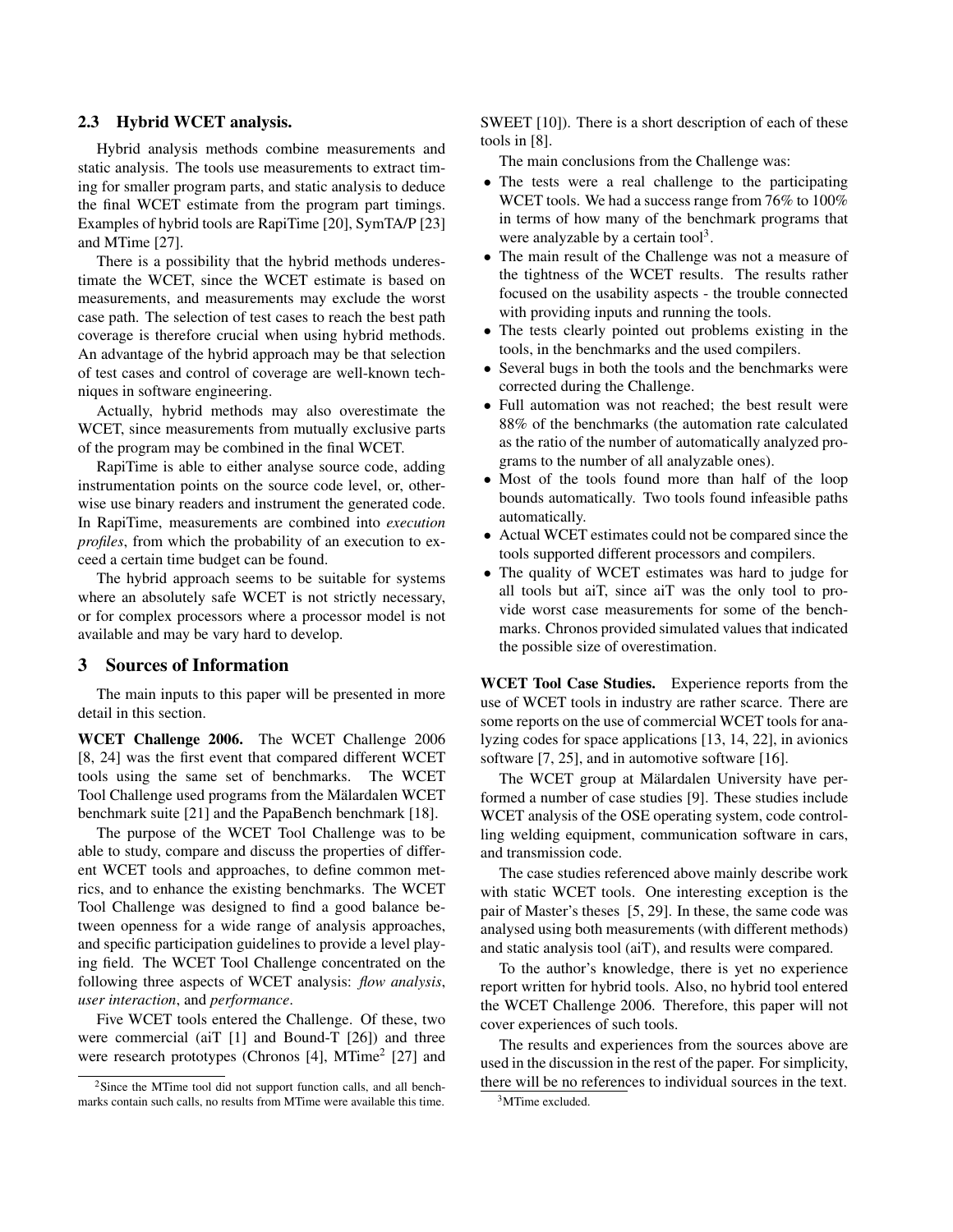## 4 Usability Aspects of WCET Tools

This section gives an overview of usability aspects of WCET tools. First, some basic considerations are discussed, followed by a more detailed discussion of usability aspects for different types of tools.

## 4.1 Basic Considerations

Facing the task of estimating the WCET of some piece of code, there is a set of immediate questions that must be answered. They have to do with type of processor, selection of code to analyse, requirements of the result, selection of the most suitable method, etc. Once these questions are answered, the next step will be to proceed with the analysis using the chosen methods and tools.

Which processor is used? Not all processors are supported by the existing tools. An important issue is that a model of the processor has to be built for static analysis tools, which means that such models may not be available for uncommon, new, or very complex processors. For measurements and hybrid methods, no such model is required, since the timing values are measured on the hardware itself.

How complex is the hardware? Many of today's processors are complex and non-deterministic with pipelines, caches, out-of order execution, and other advanced features that speeds up the average execution, but make the timing behaviour more dynamic and especially the worst case execution time harder to calculate. The more complex the processor is, the more complex is static WCET calculation, and the larger the risk for large overestimations. For measurements and hybrid methods, the complexity of WCET calculations is mitigated, but the large variations of execution time may still lead to large overestimations.

Is the hardware available? Sometimes, hardware and software are developed in parallel, making it impossible to measure timing on the target hardware. In such cases, static analysis is advantageous, assuming a model of the processor to be used is available. However, it is sometimes the case that accurate simulators of the processor are available before fully functional silicon is. Measurements and hybrid methods can then use these simulators.

#### What timing value is really wanted?

- *Is a safe WCET estimate required?* If so, then static analysis probably is the right way to go.
- *Is an approximate WCET estimate sufficient?* That may be the case, if the system is a soft real-time system, or if the system can tolerate occasional overruns. In that case measurement-based timing values can be sufficient. Hybrid tools are another option, sometimes giving more detailed information about the result than just a single value (see Section 2.3).

• *Is more information than just a single WCET wanted?* Today's static and hybrid tools provide useful extra information, for example the timing for individual functions, identification of bottlenecks, and information about the longest path. Sometimes, parametrical values are of interest, i.e., the WCET as a function of, e.g., the inputs to the analysed code. Be aware of that most of today's timing analysis methods most often support the calculation of one value only. On-going research studies how to find parametrical WCET values.

What is the size of the code? Some static tools may have long analysis times for large programs. These tools often support precision level adjustment, and sometimes faster analysis can be achieved to the price of lower precision, which may be acceptable at the beginning of a project.

What part of the code should be analysed? Is it the whole task, or part of it? Do you differ between running modes, e.g., the start-up phase of the system and the system during normal operation? Sometimes you want to exclude some paths since they represent program states which are not of interest for WCET, but take much longer to execute than normal operation. Error handling is one such example. Prepare for more work the more detailed the restrictions are.

What is the structure of the system? Does the system use a real-time operating system (RTOS) or not? Is the code task-oriented? It might affect the analyzability of a system when using static or hybrid methods. Systems with many small and well-defined tasks, scheduled by a strict priority RTOS or a time-triggered schedule, are typically easier to analyze than monolithic programs based on an infinite main loop.

How is the code written? This also matters when using static or hybrid methods. Simple and straight-forward code, written with WCET analysis in mind, may impose less requirements on the WCET analyzer, which makes them faster to analyze, and yields safer results, than complex code. Examples of complex troublesome constructs (or even impossible for some WCET tools) to analyze is the use of loops with complex exit conditions and deep nesting, recursion, dynamic memory, function pointers, and unstructured code.

Much code today is generated from model-based tools like TargetLink, which means that the code available is often not really readable for the programmer. Adaptation of WCET tools sometimes have to be made for these tools. On the other hand, the code can be generated so that WCET analysis is simplified, e.g., complex constructs can be avoided.

There is a coding style, single path programming [19], where algorithms are selected so that the resulting program contains just one path. In this case, flow analysis is trivial, and the WCET can be calculated by doing a low-level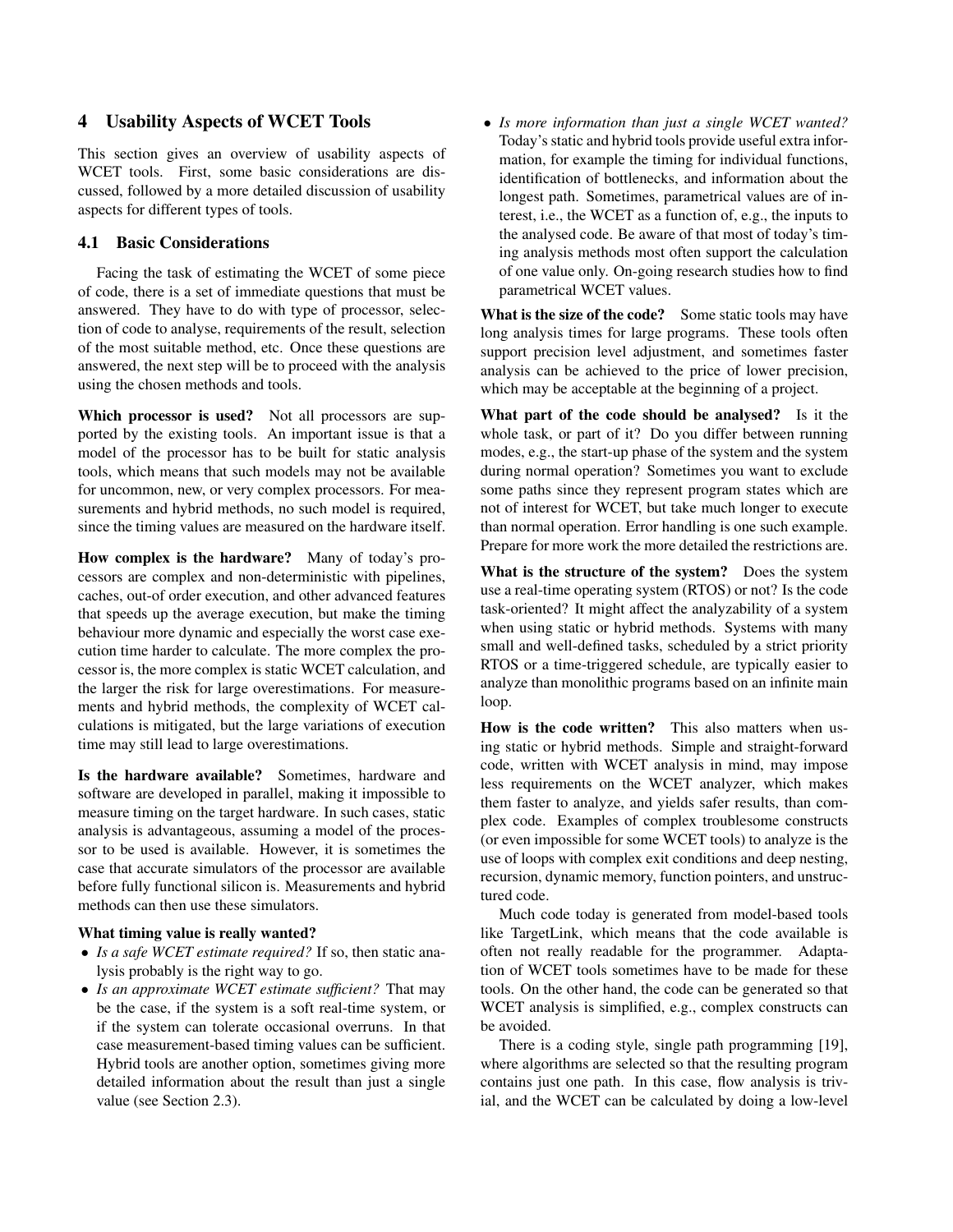analysis for just one path (or simply run the program and measure the time).

Is all code available? To do meaningful measurements, a complete and executing program has to be available. When using static analysis, not finished parts may be replaced by stubs to get allow compilation and linking. In aiT, parts of the program can be excluded from analysis and be assigned a WCET by manual annotations.

Is the source code available? Measurements do not require source code. Some static and hybrid tools (e.g., aiT, Bound-T, and RapiTime) are able to analyse executable code without having access to the source code. They use binary readers that decode the executable code and reconstruct the control flow graph of the program. However, for many actions, things become easier if you have access to the source code. For example, when using static methods, adding manual annotations is much more convenient on source code level.

WCET tools that require source code (e.g., SWEET) are of course dependent of source code availability. Since lowlevel analysis must be made at executable code level, these tools are, in this case also dependent on the compiler. Libraries linked to the code may not be available as source code, which imposes a problem to such tools.

What programming language is used? WCET tools that analyse executable code are independent of the language used. WCET tools that analyse source code or intermediate code (e.g., SWEET) are dependent of the availability of the source code, and thus also of the language. Not all languages are handled by existing WCET tools. Typically, C and Ada code is explicitly supported.

Which compiler is used? WCET tools that analyse executable code (e.g., aiT, Bound-T, and RapiTime) are in principle independent of the compiler used. However, decoding of executable code generated by some compilers have better support than others. Often, debug information for the code is used, which means that there is a dependency to the compiler.

WCET tools that analyse source code or intermediate code (e.g., SWEET) are dependent of choice of the compiler. The WCET estimates are valid for the target system only if the same compiler is used both by the WCET analysis and for code generation for the target system.

## 4.2 Usability Aspects

The three main methodologies are quite different; therefore the discussion below will be separated into three subsections, one for each methodology.

Usability aspects of measurements. There are different approaches for WCET estimation using measurements. Typically, you choose one of the following alternatives:

- 1. Execute the program on the target hardware with worst-case input and measure the execution time. The problem here is to find the worst-case input. This is not trivial for most programs, since it is often hard to force the program to take a certain path by selecting correct inputs. There are some ideas how to extend the test data domain to get closer to the worst case input, see, e.g., Kirner [15].
- 2. If the worst-case input is not known, execute the program with all inputs, measure the execution time for each test run, and finally, select the longest time. This is, for most programs, not possible due to combinatorial explosion.
- 3. An alternative can be to run all paths through the program and select the longest time. This may mean fewer runs than in the last case, since one path typically corresponds to many inputs. However, the number of possible paths for most programs (containing loops and selections) is normally enormous. Also, if execution times are dependent on the inputs, this may not work.
- 4. A common replacement of the strategies above is to execute the program many times with different inputs, and then select the longest time. However, this is inherently unsafe, since there is no guarantee that the longest path has been executed. It is often very hard to find the real WCET, especially for complex code and/or systems with complex hardware features.

Beside the basic safety problem with measurements, mentioned above, there are some other usability problems that should be mentioned.

- The actual hardware (or a cycle-accurate simulator of the processor) must be available, and the system must be correctly set up.
- All code to be executed must be available.
- Often some initial worst-case configuration have to be made before the measurements, e.g., to guarantee that the cache is empty.
- Disturbances, like interrupts, during measurements are not allowed and must be switched off (or, at least, they have to be accounted for).
- If measurements have probe effects, they do not give the same timing behaviour as the original code.
- It is possible to identify the executed path when hardware like logical analyzers and in-circuit emulators are used. However, a lot of work is typically required. It is therefore very hard to exclude certain paths, like error handling, from measurements. This often requires deep knowledge of the code.

Usability aspects of static WCET tools. When using static tools, a number of things must be done before you start the actual analysis. They are mainly concerned with setting up system info, like processor, clock rate etc. Also, sometimes you will have to supply information about which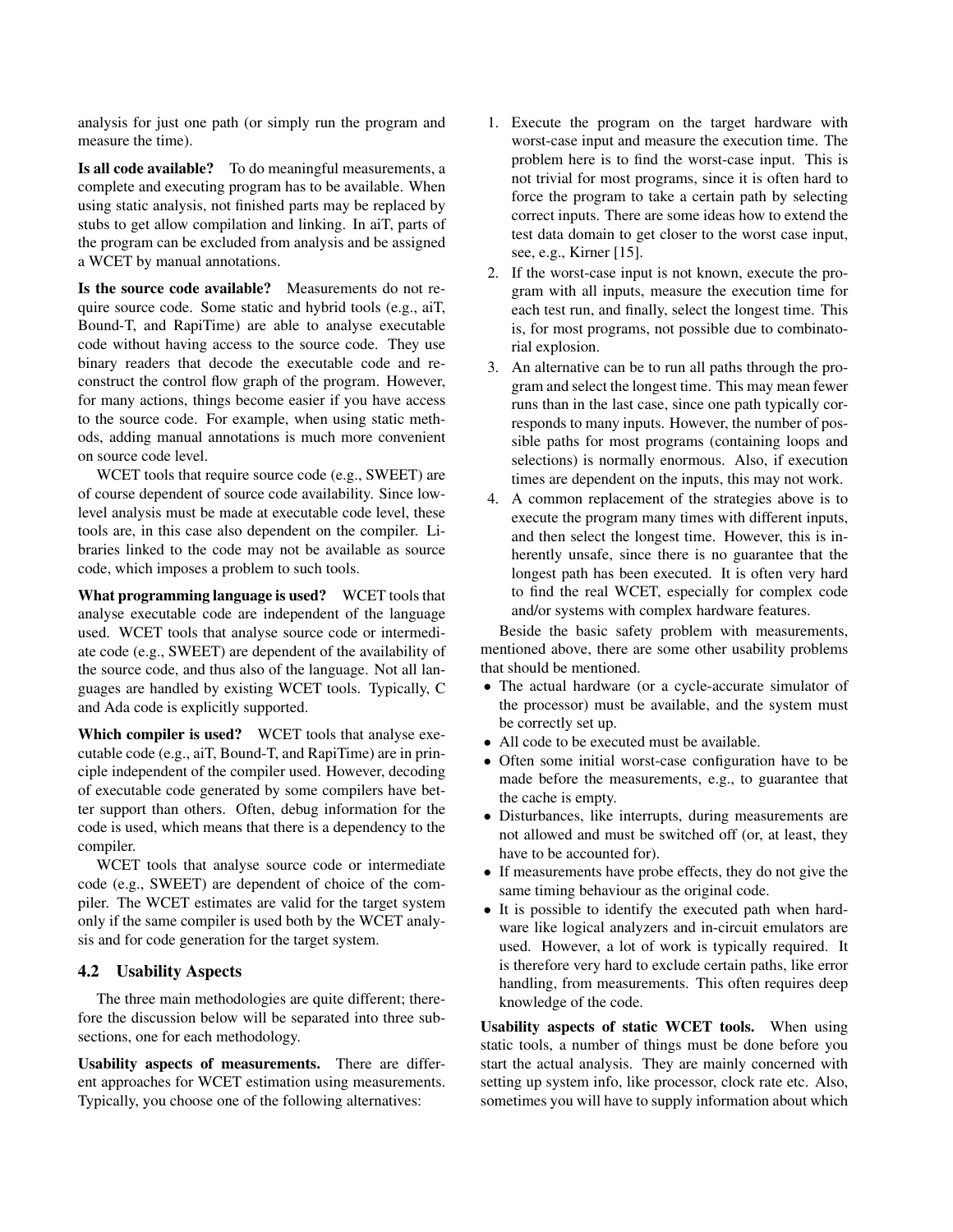code to analyse, address information, etc. If the analysis tool requires the source code, a compilation step is typically required before analysis to ensure agreement between source code and executable code.

One strategy can be to *first* run the WCET tool with no loop bounds. This first attempt does automatic calculation of (some) loop bounds and (some) infeasible paths (different amount of automatic calculation for different tools) and points out the loop bounds that could not be found. This can be due to mainly two reasons, either the loop bound is input-dependent, or the loop is so complex that the loop bound calculation fails.

As a *second* step, solve the problem with the missing loop bounds. If the loop bound is input-dependent, provide input limitations manually using annotations. If a loop is too complex, the loop bound can be given manually, or consider re-writing the code. Now, WCET estimates should be found for the program, maybe with some overestimation.

As a *third* step improve precision by reducing overestimation. If the tool supports input-sensitive flow analysis, limits of input values may be given to lower loop bounds and to find infeasible paths. For other tools, manual annotations may be provided to set limits of register or variable values to eliminate infeasible paths. Manual annotations can also be used to directly exclude infeasible paths or other paths, like error handling, from the analysis. Some tools support low-level annotations that enhance precision by, e.g., giving addresses of memory accesses. This step often requires a lot of work for a complex program, and a deep knowledge of the code.

An important question is on what level manual annotations should be given (source code, intermediate code or executable code level). Different tools allow different levels, e.g., aiT gives you a choice of source code or executable code level, Bound-T uses a simplified way to handle executable code level, and SWEET uses intermediate code code level. As a general rule, source code level annotations are most convenient to give for the programmer (assuming this code is available). Also, source code annotations do not have to be changed after a re-compilation.

Usability aspects of hybrid WCET tools. Since the success of the hybrid tool and the safety of the WCET estimate is based on measurements, basically the same comments as for measurements are valid for these tools. The key issue how to find inputs (test cases) to give the best coverage. Obviously, full path coverage is a, most often, infeasible goal. RapiTime contains functions to find non-covered code, which can help. There are also coverage measures which can be used, which are better than code coverage, like Modified Condition/Decision Coverage (MC/DC). One practical approach could be to start from the test inputs that probably exist for the program to be analysed, and then to extend the input set.

#### 5 Conclusions, Discussion and Future Work

WCET tools are entering a phase where they are more commonly used in industry. However, there is yet no "oneclick" solution; rather, a lot of preparation has to be made before a safe and tight WCET can be found. Research and tool development is necessary to automate this process. A crucial issue for static analysis is to develop powerful and scalable flow analysis methods able to calculate most loop bounds and infeasible paths automatically. For hybrid methods, better methods are required to generate test data.

WCET tools not only calculate WCET estimates. There are a number of other aspects of the tools that are important and make them valuable tools for the programmer. Graphical presentation of programs are very useful, and helps showing the connection between the source code and executable code. By showing WCET of parts of the program, the identification of worst case path and bottlenecks can be simplified. Static tools can help reveal program errors, like dead code and infinite loops. Hybrid tools can enhance the set of test cases. When WCET tools become a natural and integrated part of the development environment, they can assist the programmer in developing reliable software.

Since different WCET analysis methods have different advantages and disadvantages, they should be combined to support each other. For example, rough estimates using measurements or hybrid methods can be used at the beginning of the timing analysis phase, while safe and rigorous WCET values found by static tools are necessary towards the end. Measurements and statically found WCET values limits the real WCET from below and above, and thus we can both know the possible interval of the real WCET, and the maximal overestimation made by the statically found WCET value. Also, knowledge about the (possibly overestimated) worst-case path found by static analysis could be used during measurements to search for the real worst-case path. Static and hybrid tools can exchange information that may enhance their respective analyses.

The newly started EU project "Integrating European Timing Analysis Technology" (with project acronym ALL-TIMES) [2] within the EU Frame Program 7 contains themes for research including interoperation, scalability, automation, and integration of timing analysis tools. ALL-TIMES will thus consider many of the issues discussed in this paper.

#### References

- [1] AbsInt. aiT tool homepage, 2008. www.absint.com/ait.
- [2] Homepage for the ALL-TIMES project, 2008. www.all-times.org.
- [3] HJ. Bang, TH. Kim, and SD. Cha. An iterative refinement framework for tighter worst-case execution time